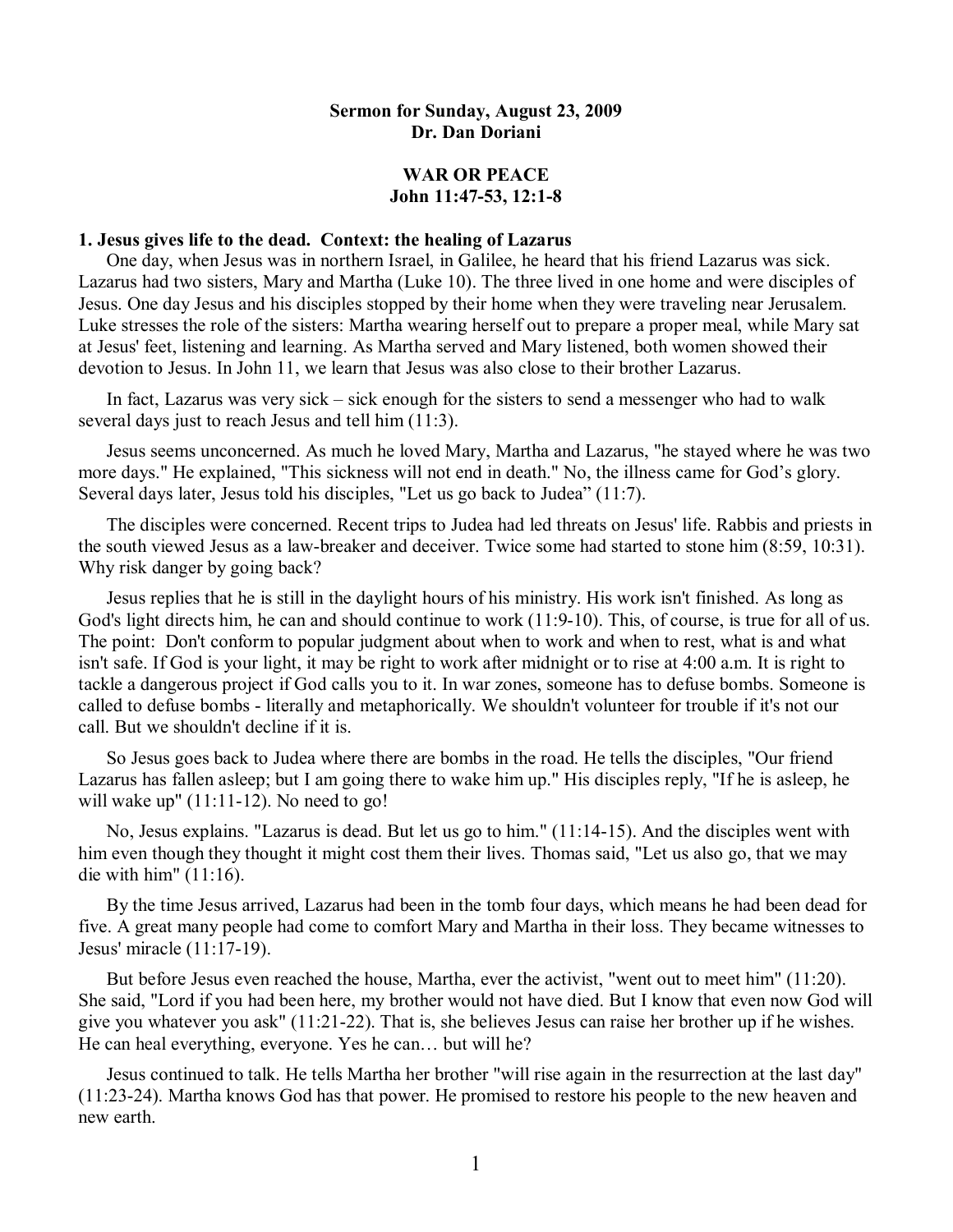This is true and important. It's immensely comforting, not as an idea, but as a promise to all who face the death of family or friend, even their own death. But Martha wants more: If Jesus wills it, her brother can and will rise now.

Jesus does indeed have this power. Not as the prophets and apostles do, through prayer to the Father. He has it in himself. He says: "I am the resurrection and the life. He who believes in me will live, even though he dies; and whoever lives and believes in me will never die. Do you believe this?" (11:2526).

Two points: First, He will be God's agent in raising the dead on the last day. Second, those who believe in Jesus never die. Physical death is not final death.

Martha believes the doctrine and trusts the person: "I believe that you are the Christ, the Son of God, who was to come into the world." Into this world means into this broken sphere, into this tangible place where we live. Mary believed it, too, as did Nicodemus when Jesus raised him from the dead. How did it happen?

- After Jesus visited the tomb and wept at the heartache of the family and the wretchedness of death  $(11:31-35)$ .
- · Before a number of people some of whom criticized Jesus for failing to arrive in time to prevent the death (11:33-37).
- After Lazarus had been in the tomb for days; long enough for people to hesitate when Jesus commanded people to remove the stone  $(11:38-39)$ .
- With a voice of command, "Lazarus come forth" so that Lazarus did come forth, grave cloths streaming behind him.

As a result, "many of the Jews who had come to visit Mary [and Martha] put their faith in him." But others were less impressed. They told certain Pharisees, who told the chief priests. And they called a meeting (11:45-47).

# **2. Jesus' power frightens people – they want to arrest him** (11:4753)

The stir caused by the resurrection of Lazarus leads the high priests and Pharisees to convene a meeting of Sanhedrin. The question: What are we doing about this – this resurrection, this devotion to Jesus because of his signs? (11:47).

The first group is worried. If we don't stop him, everyone will believe in him. They will lose their "place." We think of their position as leaders, but "the place" was a circumlocution for the temple. They are afraid selfishly, but they also foresee that the adoration of Jesus will lead to a Messianic movement.

The Romans – who occupied Israel at the time and gave substantial freedom as long as they stayed quiet - will see it as a threat and come in force. Their freedom, their religious way of life could be destroyed. So we see selfish concerns and altruistic concern for the nation (11:48).

But the group is at a loss until Caiaphas, the high priest speaks up. He is worried as well, but this high priest led the Sanhedrin, which was roughly the Senate, White House, Supreme Court and church council rolled together. Caiaphas was a political operative. He understood power and used it ruthlessly to accomplish his goals.

Caiaphas lived for power, but God saw his office as high priest. God ordained that he play the priest's role as God's teacher. His first word is extremely rude. "You don't know nothing" (11:49). He sets everyone straight. It's expedient**,** better, "for you that one man die for the people than that the whole nation perish."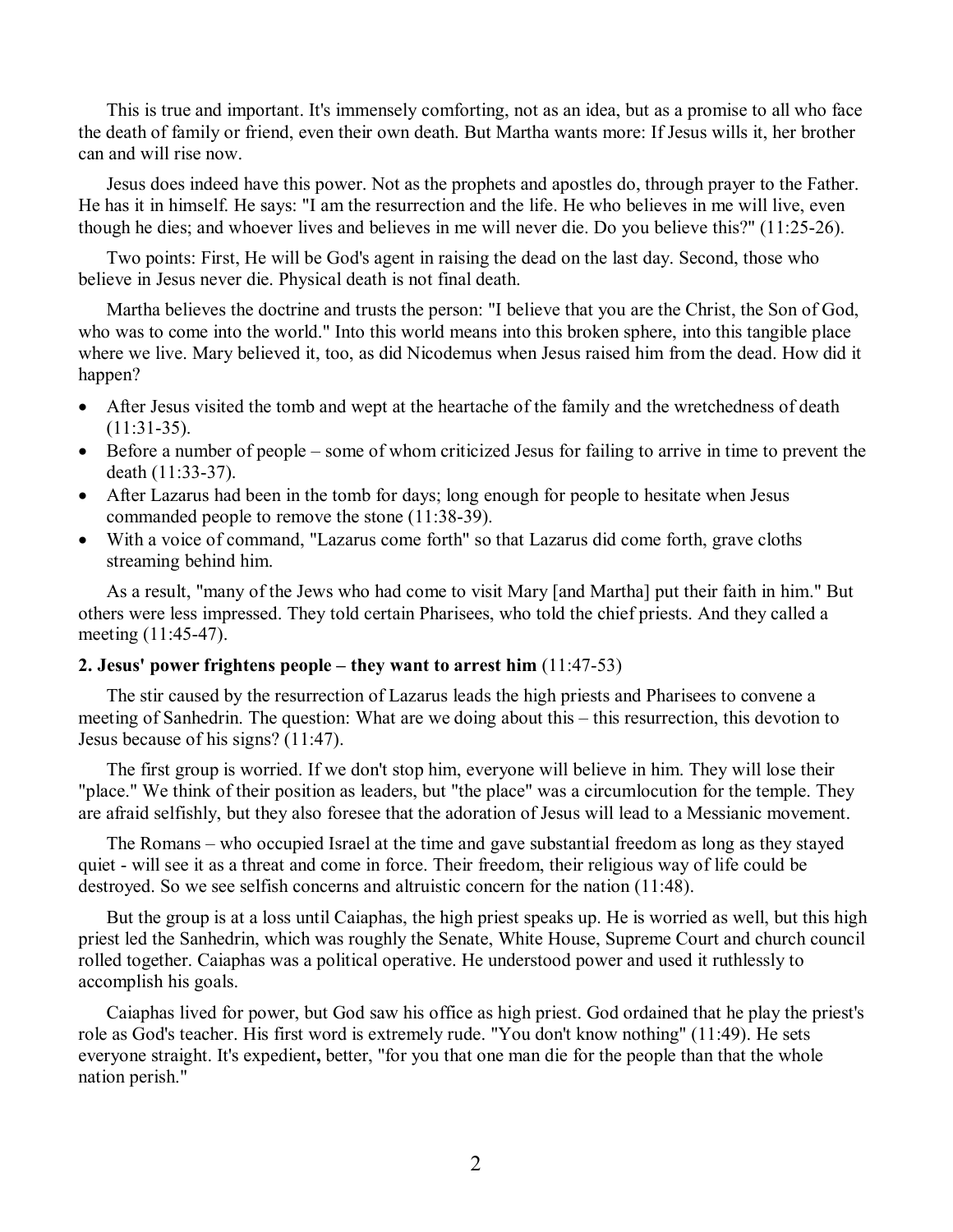Caiaphas means: Jesus should be murdered, judicially, so the nation has peace. This episode warns us to watch our language. A brutal heart produces brutal speech. Brutal thoughts lead to brutal speech, which leads to brutal acts. Watch your heart and watch your speech, which is a barometer of the heart.

You hear: It's better… "that one man die for the people." Caiaphas means that Jesus should be murdered, judicially, so the nation stays peaceful. But John wants us to see full Christian meaning. Jesus will die, literally on behalf of the people (laov''), in the place of the nation (eigno'').

The Sanhedrin resolved the matter in principle that day. They deliberated, resolved and planned his death. They commanded (pluperfect) that if anyone knew where Jesus might be, they should make it known, give the report.

The encounter with greatness always calls forth a response. A great politician: assist or oppose. A great athlete: on your team or a plan to stop him. The Sanhedrin perceived a rival and declared war: We must stop him. Mary and Martha saw a friend. They devoted themselves to him. What have you done?

#### **3. Jesus stirs strong devotion – Mary's costly gift**

Once the Sanhedrin resolved to kill him, Jesus withdrew. He "no longer moved about publicly... Instead he withdrew to a region near the desert" (11:54). But the Passover was coming. Everyone expected Jesus to come and he wanted to attend – for his own reasons. He knew this would be his last Passover, the hour when he finished his work. So he came, even though the chief priests and Pharisees of the Sanhedrin had given orders to arrest him  $(11:55-57)$ .

Six days before the Passover, Jesus came to Bethany, a town just two miles southeast of Jerusalem. The Greek, "They prepared a dinner" could be various townspeople or Mary, Martha and Lazarus, the man Jesus had raised from the dead. We would expect the sisters, Mary and Martha to join Jesus and Lazarus at the table, but they had other plans.

Martha served the meal. She had served a meal to Jesus and the disciples before, so perhaps she was good at this. The meal was her gift.

Mary planned her gift too. Mary bought "a pint [12 ounces] of pure nard" (12:30). Nard was one of the most expensive spices/perfumes in the world. It cost about \$1,000 per ounce in today's terms. The jar was made of alabaster, carved stone, tapering to a thin neck. Mary broke the neck of the vial and poured all the perfume on Jesus. The value was worth 300 denarii – about a year's wages for a laborer (12:5). When Mary anointed Jesus, she showed that he was worth all she had. The aroma filled the room; moments later complaints followed.

The disciples – but especially Judas Iscariot - were indignant. "Why this waste? This perfume could have been sold at a high price and the money given to the poor" (12:4-5, Matthew 26:8-9).

The value was certainly high. But let's pin down the reason for the objection. First, the disciples simply didn't have much money. The twelve could have lived for a month on what she spent in one moment. Second, if she had so much money, she should give it to the poor.

But again, Judas led the complaint. Judas was a thief - he kept their common purse and "used to take what was put into it" (John 12:6  $\text{RSV}^1$ , NIV<sup>2</sup>).  $\text{ESV}^3$  paraphrase, "he used to help himself." Judas thought of pilfering the money. He cared little for the poor. He simply wanted to look pious.

 $\frac{1}{2}$  Revised Standard Version  $\frac{2}{2}$  New International Version

<sup>&</sup>lt;sup>3</sup> English Standard Version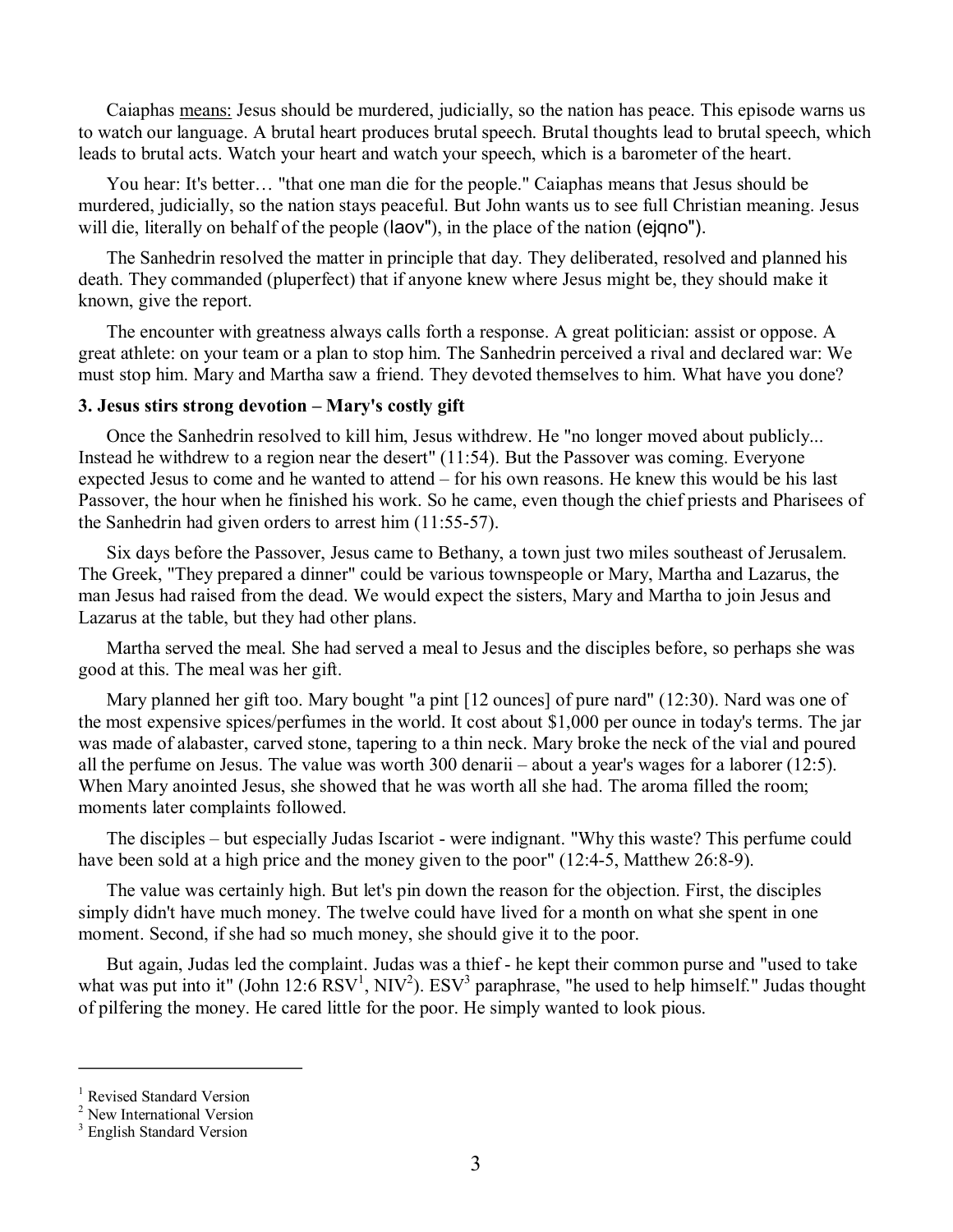Above all, the disciples didn't understand the hour. They still thought one day was the same as another. But Jesus knew he would die soon. So did Mary Jesus described his imminent death.

In the Old Testament, kings and prophets are anointed. Jesus deserved to be anointed for that reason -The Messiah is God's anointed. Even more, Mary anointed Jesus in anticipation of his death. A proper burial was a quick 24 hours, publicly lamented and perfumed. Mary sensed, correctly, that Jesus might not receive a proper burial. So she perfumed him in advance. Lavishly!

Judas called it a waste, but Jesus defended her: "She did a beautiful thing. The poor you will always have with you, but you will not always have me. When she poured this perfume on my body, she did it to prepare me for burial" (Matthew  $26:10-12$ ).

Mary showed that "she understood what he was about to do and loved him for it." She knew because she listened. When Jesus first came to her house, Mary listened "at Jesus' feet" (Luke 10:39). When Lazarus died, she fell at his feet again (John 11:32). To sit at someone's feet is to take the posture of a disciple. She listened, therefore she knew: Jesus must go to the cross and die there. Therefore, his body must be anointed. Mary is doing it now, in case she cannot do it later.

A **s**imple lesson: Listen to Jesus in the pages of Scripture. Listen to him.

A word about the poor. Jesus said, "You will always have the poor among you, but you will not always have me" (12:8). When Jesus says this, he doesn't mean poverty is a hopeless problem that defies remedy. We must not say, "If there will always be poor people, why try to help them?"

Jesus is paraphrasing Moses: "There will always be poor people in the land. Therefore I command you to be openhanded toward your brothers and toward the poor and needy in your land" (Deuteronomy 15:11). In fact, Moses promised that if Israel was faithful, there would be no poor in the land (Deuteronomy 15:4). Sin causes poverty:

- Some are poor due to their own sin, such as drug or alcohol abuse, gambling, or failure to come to work.
- · Others are poor because of personal connection to a sinner. Perhaps a spouse gambled or used drugs.
- · Others are poor because they can't find work. Back then some social structures made it hard to find work. Some do it now, too. Good workers get fired.

So then, all poverty is caused by sin. But in a particular case, it may be that the poor sinned. Or perhaps someone sinned against them. Therefore, if we do see a brother who is poor, the Lord says, "do not be hardhearted or tightfisted toward your poor brother" (Deuteronomy 15:7). Be generous. The law does not recommend handouts as the first option. It recommends forgivable loans. God urges that the poor be given work to do: "When you reap the harvest of your land, do not reap to the very edges of your field. Leave them for the poor" (Leviticus 23:22).

Jesus was certainly generous to the poor. He fed them and healed them. Poverty is neither an insignificant nor hopeless cause. God's cares for the poor and we should too.

Yet as Jesus' death approaches, it is time to lay aside our duty to the poor. This is a unique moment, unparalleled in the history of the universe. Mary was right to give Jesus an extravagant gift right before his death. Custom (which Jesus' disciples later refused to follow) said an executed criminal cannot expect a proper burial with a proper anointing. Mary had saved up for this hour and now anoints Jesus, in advance, for his burial. Jesus deserved this honor. The incarnate Son of God would soon finish his days on earth. The poor would always be present, but he would not. Mary was thanking Jesus in advance for giving his life for her. She gave a great gift, at a unique moment, to a unique person.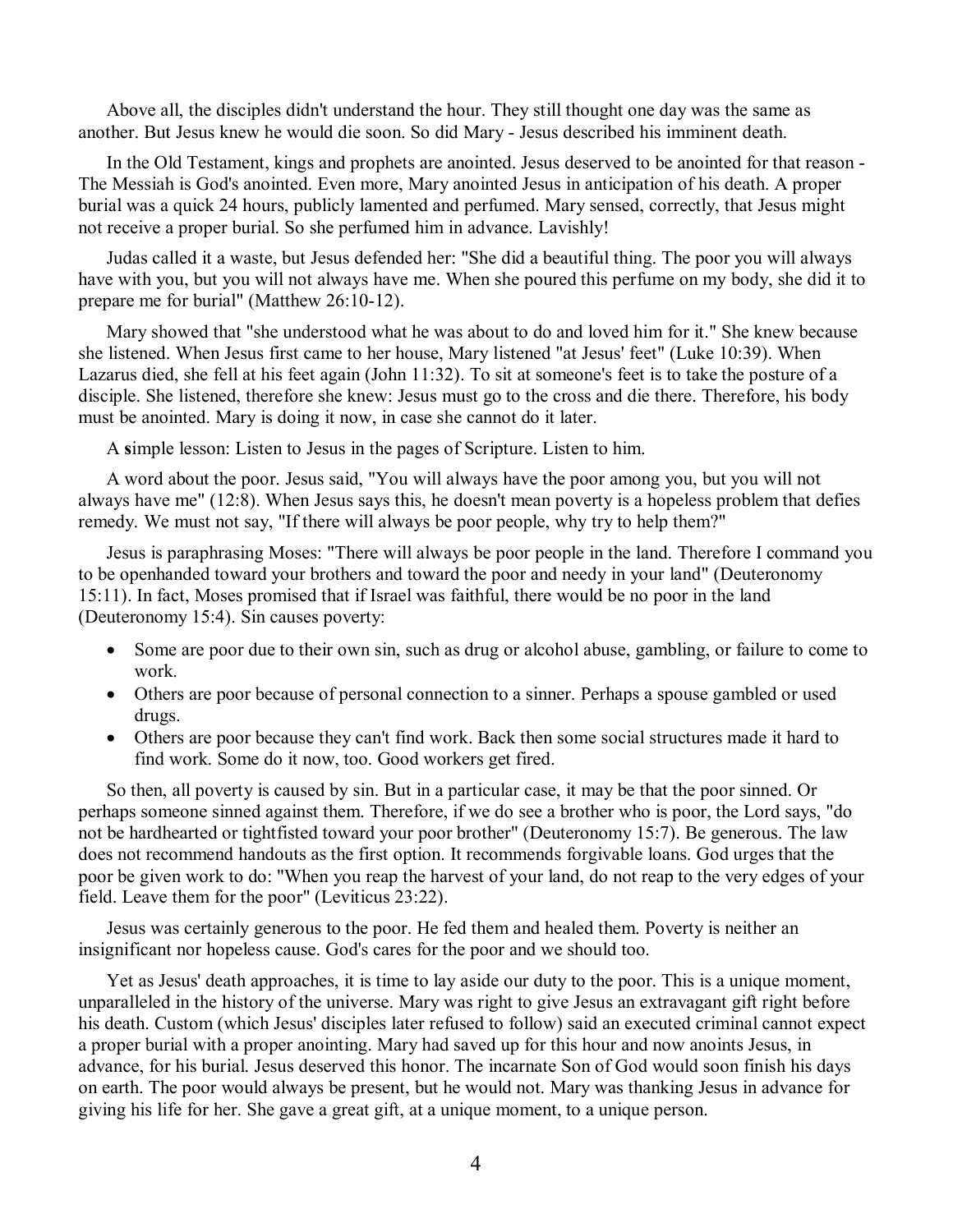#### **The Spirit of Mary's act**

Let's review events. First, Jesus raises Lazarus from the dead. Second, there are many witnesses and many of them believe. Third, the Sanhedrin is concerned: Jesus is making too many converts. The people may call him Messiah, cause an uproar, and crush the movement. Then we will lose our place. Fourth, therefore kill him!

Fifth, Jesus withdraws for a while. But sixth, when Martha and Mary host a banquet in his honor, he returns. Seventh, Martha feeds everyone. Eighth, Mary anoints Jesus. This is the high point of the event. We do well to consider it well.

Mary used the equivalent of over \$10,000 on this perfume for Jesus. This was possibly her life's savings. She poured it out at once, on Jesus' feet.

Why his feet? It was normal to anoint the head first. People reclined at table, low tables, with head and arms in, legs and feet out. So as Mary approached, she came to his feet first. Perhaps she anointed feet because she felt "unworthy." Perhaps because she was overwhelmed and could go no further.

At any rate, the perfume went on his feet and she began to wipe his feet or wipe up his feet with her hair.<br>Truly remarkable - she wiped it up or wiped it in with her hair. Respectable women never let their

hair down in public. A rough parallel would be to wear a bikini to formal dinner party or preaching in a muscle shirt. What is she thinking?

Mary was thinking, but not about that. She was forgetting herself and thinking about Jesus. People criticized her extravagance, her lack of restraint. But Jesus said, "She has done a beautiful thing." (Matthew 26:10). The beauty was her devotion to Christ, her act of self-forgetful devotion – at the right moment.

The Bible says we should make "the most of every opportunity, because the days are evil" (Ephesians 5:16) As the Lord showed Mary, may he show us singular opportunities to do small things that make a big difference. May we seize these opportunities. It is not simply a continuum. One day, one moment is not the same as another. On occasion, a choice, an act, is "now or never."

There was a family with small children that suffered illness upon illness, with the mother the most sick of all. Slowly their needs piled up. Someone who knew the family only a little found out and drove to their home and knocked. She stood on doorstep: "What can I do to help you? Prepare a meal?" "That's covered." "Watch your children?" "That's covered." "I could wash your clothes." The mother paused. It would help, but you know, she would see their dirty and personal and ripped old clothing. The woman understood. "My clothes aren't perfect either. Let me help you."

Mary's act is like that, yet more: This is an act of the will and the emotions. Wiping feet surely because she fell to his feet, overwhelmed by love. Emotions aren't something that just happens to us. They are based on our convictions, the way we interpret the world. She believed Jesus is worth her supreme devotion. She acted on it. She felt it. As should we.

A little later Jesus added, "Wherever this gospel is preached throughout the world, what she has done will also be told, in memory of her (Matthew 26:13). The story will always be evidence of the love and devotion Jesus evokes.

In the next scene, leaders hear about the banquet. The banquet – and the presence of Lazarus - was a public event. Many saw him and more believed. This stirred the authority's wrath more than ever, to the point that they planned to kill Lazarus as well (John 12:11).